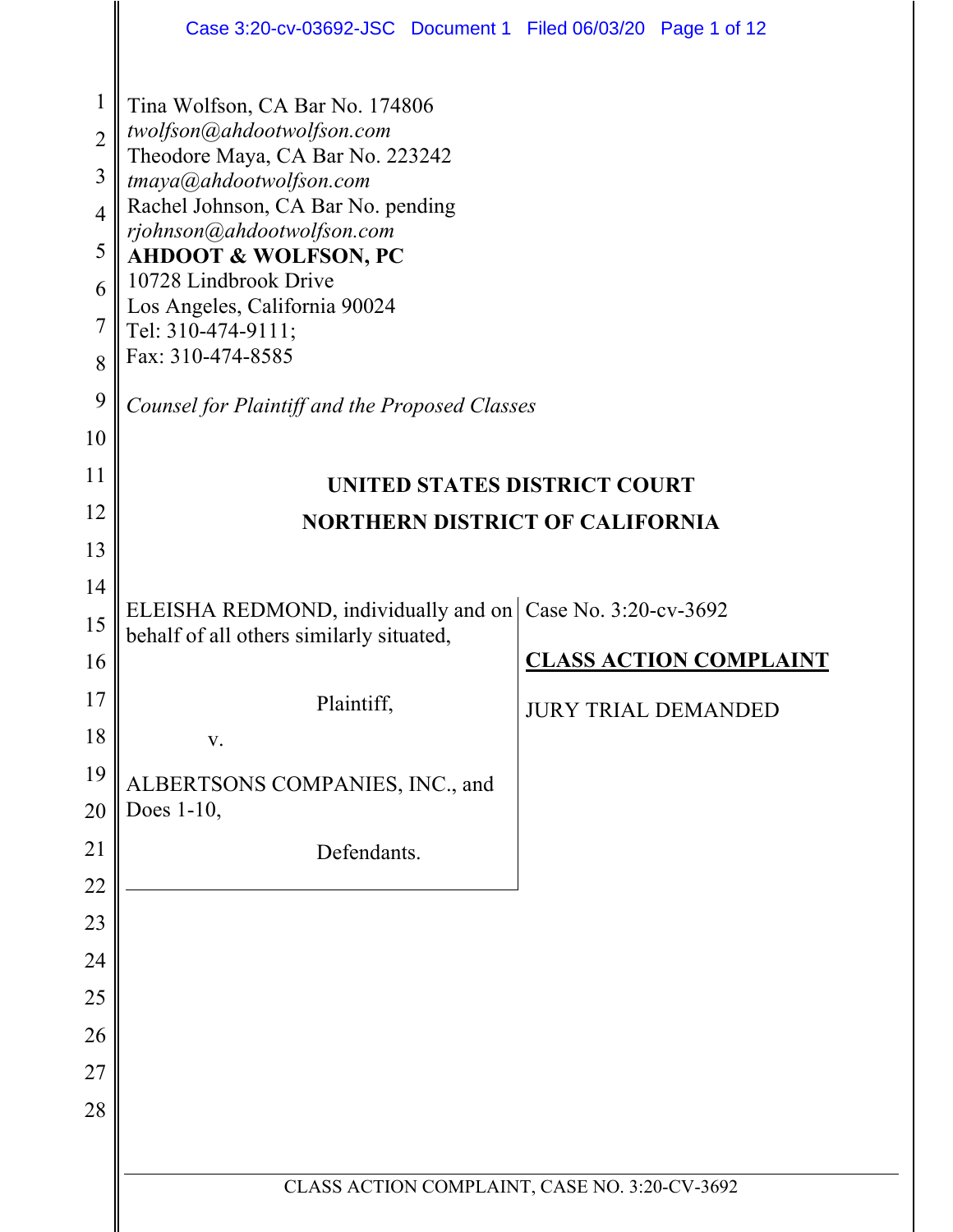1  $\mathfrak{D}$ 3 4 5 Plaintiff Eleisha Redmond ("Plaintiff"), by and through her counsel, brings this Class Action Complaint against Defendant Albertsons Companies, Inc. ("Defendant"), on behalf of herself and all others similarly situated, and alleges, upon personal knowledge as to her own actions and her counsel's investigations, and upon information and belief as to all other matters, as follows:

### **INTRODUCTION**

7 8 9 10 11 12 13 14 1. In the midst of the ongoing COVID-19 pandemic, since federal, state, and local governments around the country declared states of emergency and issued mandates requiring citizens to stay home and practice social distancing in order to avoid spreading the highly contagious novel coronavirus, which often causes a severe and sometimes fatal respiratory infection, unscrupulous sellers have taken the opportunity to profit from desperate members of the public by gouging prices of essential items—from basic necessities such as toilet paper to personal protective equipment including face masks, hand sanitizer, and cleaning agents and tools that consumers need to protect themselves.

15 16 17 2. Not only is such gross misconduct unfair and inhumane, it is a criminal offense that constitutes a *per se* violation of California's Unfair Competition Law. *See*  Cal. Penal. Code §§ 396(h), (i).

18 19 20 21 22 3. Likewise, price gouging is prohibited by the laws of many states, and large, sophisticated retailers are well aware of their obligation to avoid such conduct. *E.g.*, N.Y. G.B.L. § 396-r; Florida Stats. Title XXXIII, § 501.160; 815 ILCS 505/2 (Illinois); N.J. Stats. Title 56, § 8-107; Or. Stats. § 401.960. Nonetheless, some sellers unfortunately have taken the opportunity to line their pockets at the public's expense.

23 24 25 4. Plaintiff brings this action on behalf of herself and all others similarly situated to hold Defendant accountable for price gouging at its many grocery stores across the country and throughout California.

26

6

27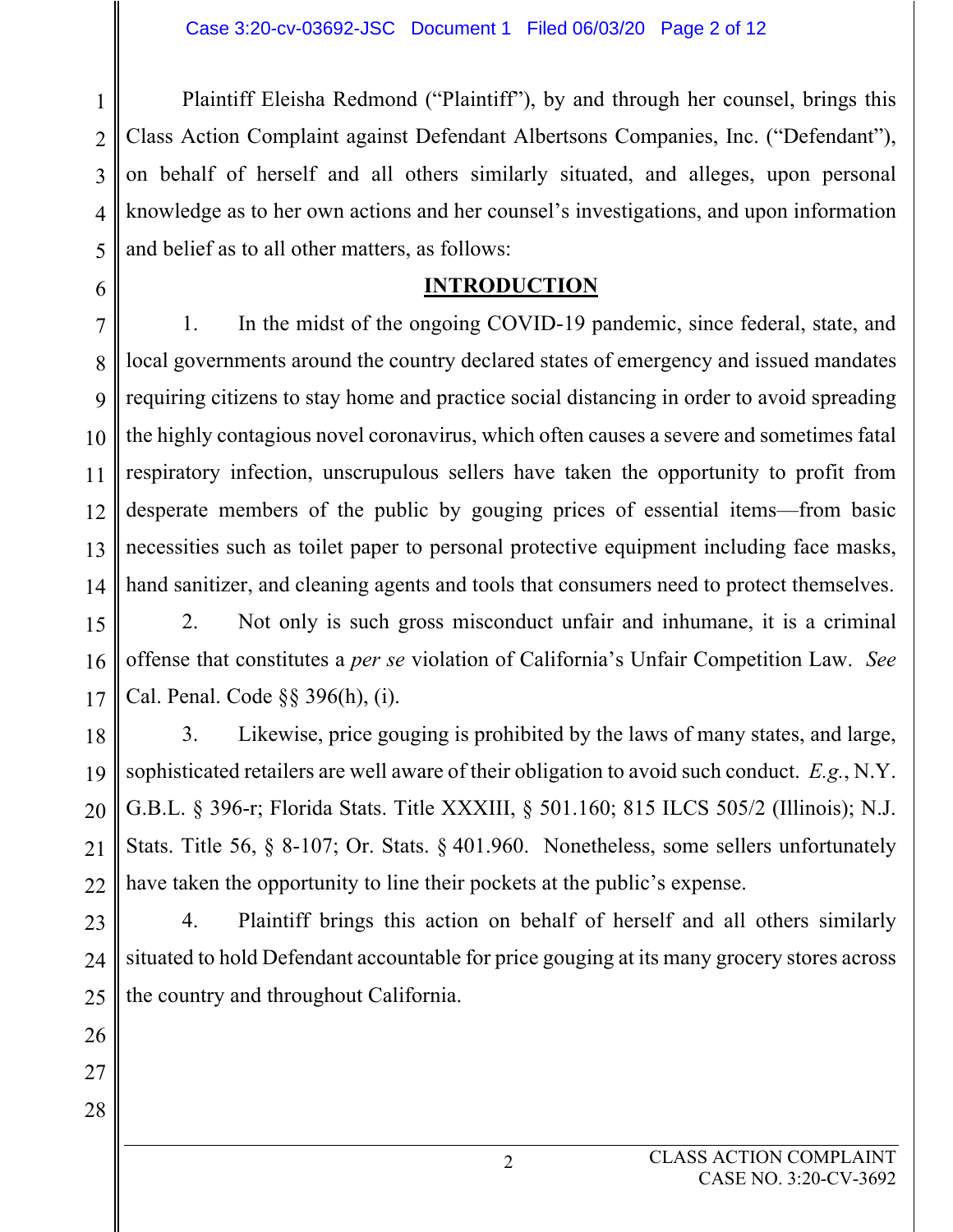### **PARTIES**

2 3 5. Plaintiff Eleisha Redmond is an individual and a resident of San Francisco, California.

4

5

1

6. Defendant Albertsons Companies, Inc. is a Delaware corporation with its principal place of business at 250 Parkcenter Blvd., Boise, Idaho, 83706.

6 7 8 9 10 11 12 13 14 7. Plaintiff is unaware of the true names and capacities of the defendants sued as DOES 1-10, and therefore sues these defendants by fictitious names. Plaintiff will seek leave to amend this Complaint when and if the true identities of these DOE defendants are discovered. Plaintiff is informed and believes and thereon alleges that each of the defendants designated as a DOE is responsible in some manner for the acts and occurrences alleged herein, whether such acts or occurrences were committed intentionally, negligently, recklessly or otherwise, and that each said DOE defendant thereby proximately caused injuries and damages to Plaintiff as herein alleged, and is thus liable for the damages suffered by Plaintiff.

- 15
- 16

# **JURISDICTION AND VENUE**

17 18 19 8. This Court has subject matter jurisdiction over this action under 28 U.S.C.  $\S$  1332(d)(2), in that the matter is a class action wherein the amount in controversy exceeds the sum or value of \$5,000,000, exclusive of interest and costs, and Plaintiff and other members of the Class are citizens of states different from Defendant.

20 21 9. This Court has personal jurisdiction over Defendant because it conducts business in this District.

22 23 24 10. Venue is proper in this District under 28 U.S.C. § 1391(b)(2) because a substantial part of the events and omissions giving rise to this action occurred in this District.

25

### **FACTUAL BACKGROUND**

26 27 28 11. California law rightly prohibits profiteering from a public health crisis. *See* Cal. Penal Code §§ 396(h)-(i). In enacting some of the nation's strongest prohibitions on price gouging, California's legislature recognized that unscrupulous sellers can take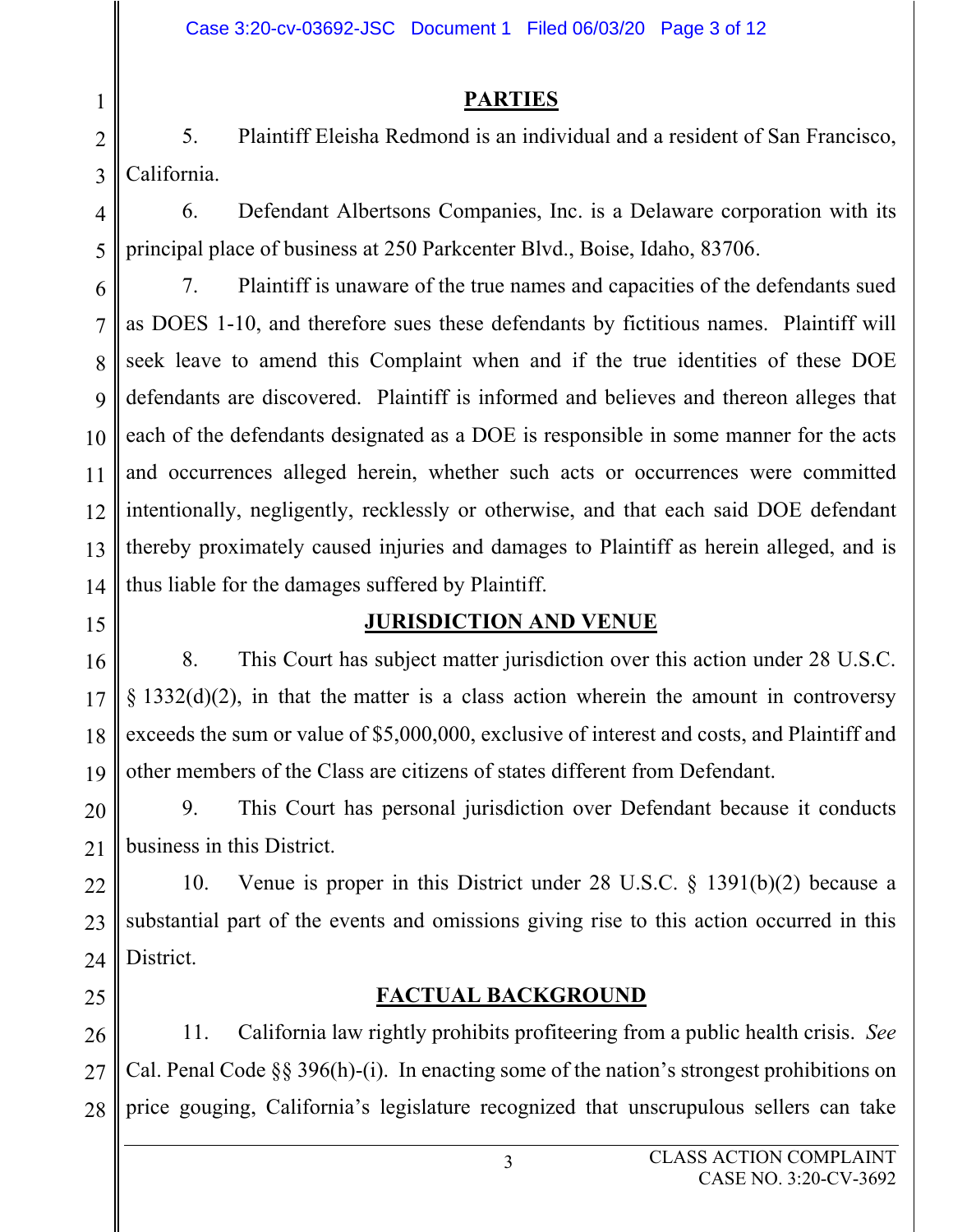#### Case 3:20-cv-03692-JSC Document 1 Filed 06/03/20 Page 4 of 12

1  $\mathcal{D}_{\mathcal{L}}$ 3 4 advantage of emergency conditions to overcharge consumers for goods they need to live their lives. Exploiting consumers in such a vulnerable time is contrary to basic human decency and, in California, is a criminal offense that is presumptively unlawful under California's Unfair Competition Law.

- 12. Under Cal. Penal Code § 396(b): Upon the proclamation of a state of emergency declared by the President of the United States or the Governor, or upon the declaration of a local emergency by an official, board, or other governing body vested with authority to make that declaration in any county, city, or city and county, and for a period of 30 days following that proclamation or declaration, it is unlawful for a person, contractor, business, or other entity to sell or offer to sell any consumer food items or goods,... emergency supplies, medical supplies, home heating oil, building materials, . . . or gasoline or other motor fuels for a price of more than 10 percent greater than the price charged by that person for those goods or services immediately prior to the proclamation or declaration of emergency.
- 16 17 18 13. In late 2019, a respiratory illness resulting from a novel coronavirus was first identified in Wuhan City, Hubei Province, China. That illness, now known as COVID-19, has spread across the world.
- 19

5

6

7

8

9

10

11

12

13

14

15

20 14. In early 2020, confirmed COVID-19 cases began to appear in the U.S. and, specifically, in California and in the Bay Area.

21 22 23 24 25 26 27 28 15. As of this writing, more than 100,000 deaths nationwide have been attributed to COVID-19, according to official statistics, though the true number may be much higher. *See, e.g.*, N.Y. Times, *Coronavirus in the U.S.: Latest Map and Case Count*, available at <https://www.nytimes.com/interactive/2020/us/coronavirus-uscases.html> (last visited June 1, 2020); N.Y. Times, *There Has Been an Increase in Other Causes of Deaths, Not Just Coronavirus*, available at < https://www.nytimes.com/interactive/2020/06/01/us/coronavirus-deaths-new-york-newjersey.html?action=click&module=Top%20Stories&pgtype=Homepage> (last visited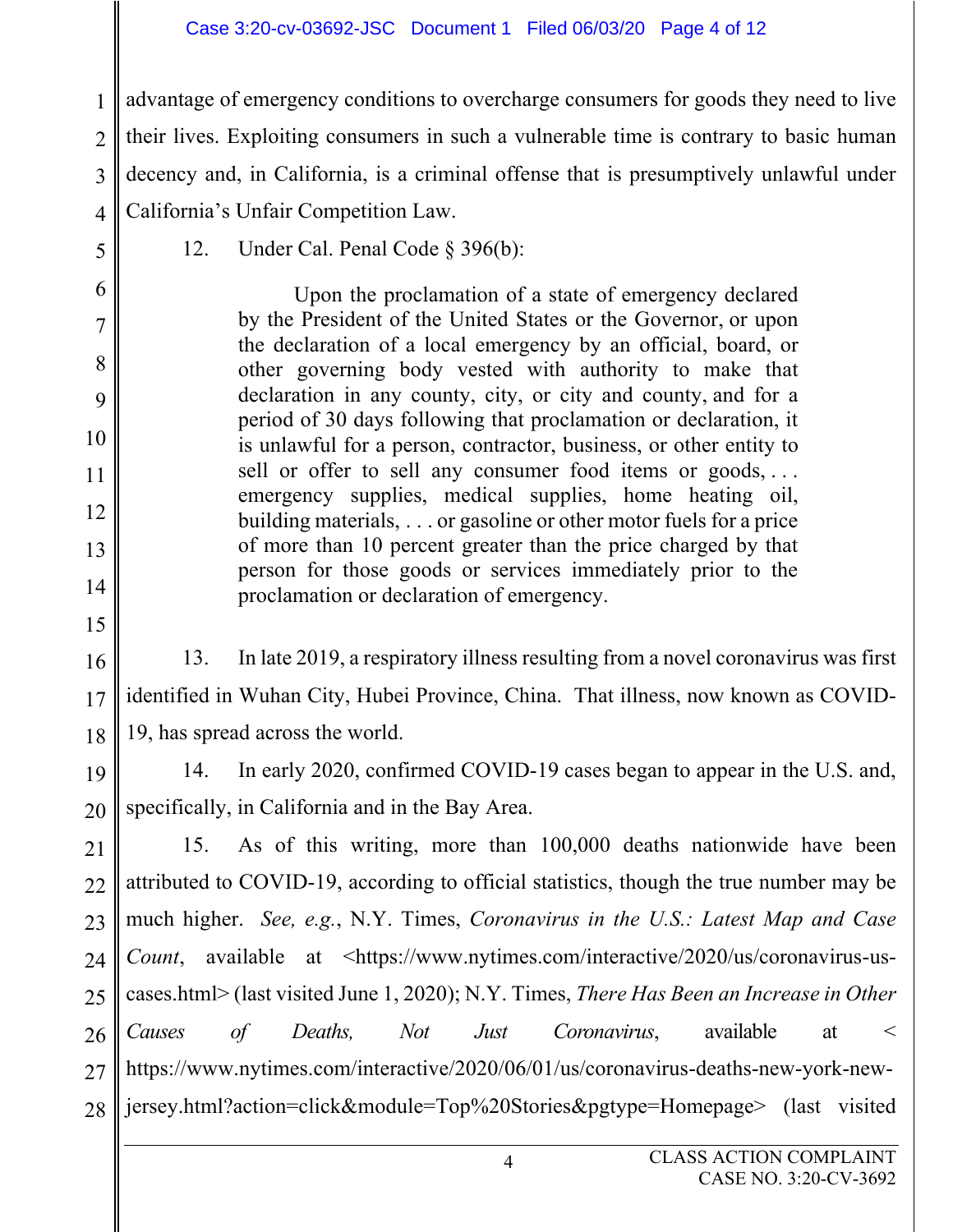1  $\mathfrak{D}$ 3 4 June 1, 2020) ("Public health experts have said that many of the[] additional deaths from other causes [during the time since the COVID-19 pandemic was recognized in the U.S.] may be undercounts or misdiagnoses of Covid-19, or indirectly linked to the pandemic otherwise.").

5 6 7 8 9 16. California has borne a disproportionately large share of COVID-19 cases and deaths. *See, e.g.*, L.A. Times, *Tracking coronavirus in California*, available at https://www.latimes.com/projects/california-coronavirus-cases-tracking-outbreak/ (last visited June 1, 2020) (reporting over 100,000 confirmed cases of, and 4,218 deaths from, COVID-19 in California as of June 1, 2020).

10 11 17. On January 30, 2020, the World Health Organization declared a global health emergency due to the COVID-19 pandemic.

12 13 18. On February 3, 2020, Santa Clara County declared California's first state of emergency due to the COVID-19 pandemic.

14 15 19. On February 25, 2020, San Francisco Mayor London Breed declared a state of emergency due to the COVID-19 pandemic.

16 17 20. On March 4, 2020, Governor Gavin Newsom of California declared a State of Emergency in light of the COVID-19 pandemic.

18 19 21. On March 13, 2020, President Donald Trump declared a state of emergency due to the COVID-19 pandemic.

20 21 22 23 24 22. Through Executive Order N-44-20, dated April 3, 2020, Governor Newsom extended California's price gouging prohibition for all products under Penal Code § 396(b) until September 4, 2020. *See* Executive Order N-44-20, available at <https://www.gov.ca.gov/wp-content/uploads/2020/04/4.3.20-EO-N-44-20-text.pdf> (last visited June 1, 2020).

25

23. Under that Executive Order, no person, business, or other entity may:

26 27 28 In addition to the prohibitions set forth in Penal Code section 396, a person or other entity (including, but not limited to, any business enterprise of any kind) shall not—from April 4, 2020 until September 4, 2020, and except as set forth below—sell or offer to sell any item from among the following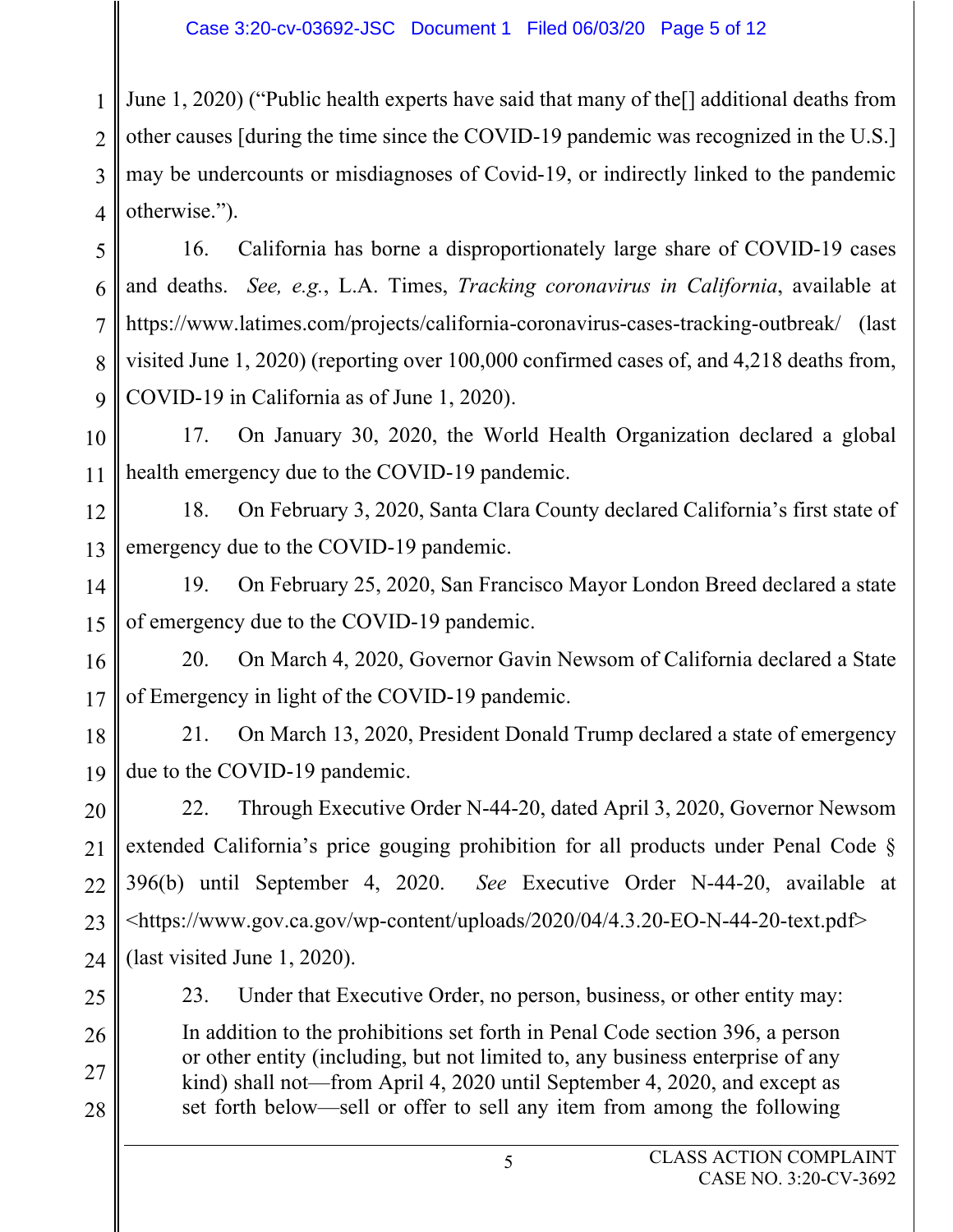|                                | Case 3:20-cv-03692-JSC Document 1 Filed 06/03/20 Page 6 of 12                                                                                                         |  |  |  |  |  |  |  |
|--------------------------------|-----------------------------------------------------------------------------------------------------------------------------------------------------------------------|--|--|--|--|--|--|--|
| $\mathbf{1}$<br>$\overline{2}$ | categories of goods for a price that is more than 10 percent greater than the<br>highest price charged by that person or entity for that item on February 4,<br>2020: |  |  |  |  |  |  |  |
| 3                              | Food items;                                                                                                                                                           |  |  |  |  |  |  |  |
| 4                              | Consumer goods;                                                                                                                                                       |  |  |  |  |  |  |  |
| 5                              | Medical or emergency supplies; and<br>Any other materials previously designated by the U.S. Secretary of                                                              |  |  |  |  |  |  |  |
| 6                              | Health and Human Services as Scarce Materials or Threatened<br>Materials pursuant to section 102 of the Defense Production Act, 50                                    |  |  |  |  |  |  |  |
| $\overline{7}$                 | U.S.C. § 4512.                                                                                                                                                        |  |  |  |  |  |  |  |
| 8                              | Id.                                                                                                                                                                   |  |  |  |  |  |  |  |
| 9                              | 24.<br>Defendant owns a large number of supermarket chains under a variety of                                                                                         |  |  |  |  |  |  |  |
| 10                             | brands, including <i>inter alia</i> Safeway stores. Unfortunately, Defendant sold numerous                                                                            |  |  |  |  |  |  |  |
| 11                             | items far in excess of their pre-pandemic prices, in direct violation of Penal Code $\S 396$                                                                          |  |  |  |  |  |  |  |
| 12                             | and Executive Order N-44-20.                                                                                                                                          |  |  |  |  |  |  |  |
| 13                             | Plaintiff made a number of purchases from the Safeway located at 2020<br>25.                                                                                          |  |  |  |  |  |  |  |
| 14                             | Market St., San Francisco, CA 94114, in the days, weeks, and months after the governor                                                                                |  |  |  |  |  |  |  |
| 15                             | of California declared a state of emergency, for items that Defendant priced far in excess                                                                            |  |  |  |  |  |  |  |
| 16                             | of 10% above the pre-emergency price for such items.                                                                                                                  |  |  |  |  |  |  |  |
| 17                             | 26. For instance, on or about April 13, 2020, Plaintiff paid \$18.99 for Angel Soft                                                                                   |  |  |  |  |  |  |  |
| 18                             | toilet paper normally priced at \$10-11 at that same Safeway location.                                                                                                |  |  |  |  |  |  |  |
| 19                             | Plaintiff brings this action to hold Defendant liable for its unlawful price<br>27.                                                                                   |  |  |  |  |  |  |  |
| 20                             | increases during the COVID-19 pandemic.                                                                                                                               |  |  |  |  |  |  |  |
| 21                             | <b>CLASS ACTION ALLEGATIONS</b>                                                                                                                                       |  |  |  |  |  |  |  |
| 22                             | Plaintiff seeks relief in her individual capacity and as representative of all<br>28.                                                                                 |  |  |  |  |  |  |  |
| 23                             | others who are similarly situated. In accordance with Fed. R. Civ. P. $23(a)$ , (b)(2), and/or                                                                        |  |  |  |  |  |  |  |
| 24                             | $(b)(3)$ , Plaintiff seeks certification of a California-state-wide class and a nationwide class                                                                      |  |  |  |  |  |  |  |
| 25                             | preliminarily defined in the following paragraphs.                                                                                                                    |  |  |  |  |  |  |  |
| 26                             | The California Class is preliminarily defined as:<br>29.                                                                                                              |  |  |  |  |  |  |  |
| 27                             | All persons who purchased, in California, any consumer food                                                                                                           |  |  |  |  |  |  |  |
| 28                             | items or goods, goods used for emergency cleanup, emergency<br>supplies, medical supplies, home heating oil, or other goods or                                        |  |  |  |  |  |  |  |
|                                | <b>CLASS ACTION COMPLAINT</b><br>6                                                                                                                                    |  |  |  |  |  |  |  |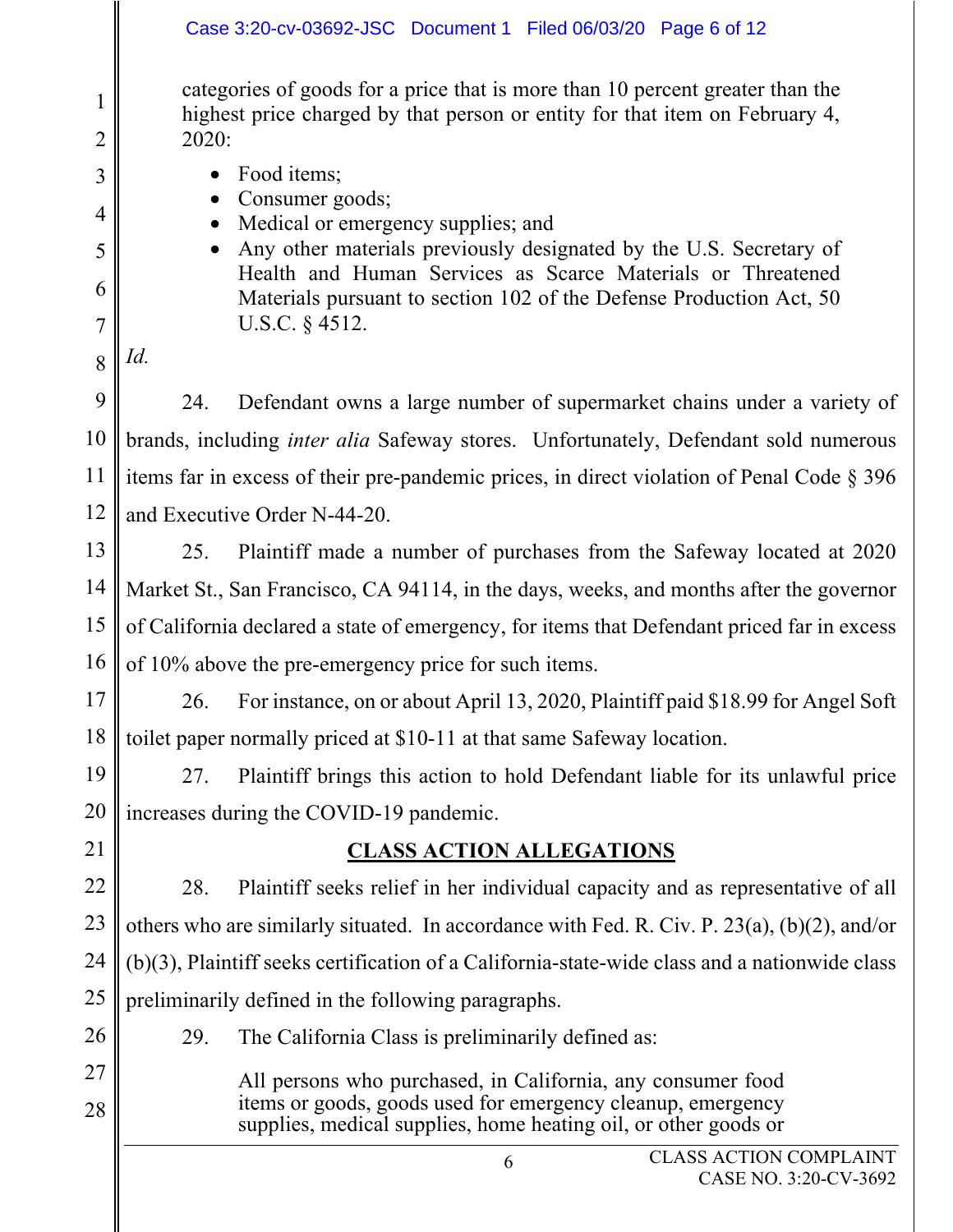|                                            | Case 3:20-cv-03692-JSC Document 1 Filed 06/03/20 Page 7 of 12                                                                                                                                                                                                                                                                                                                 |  |  |  |  |  |  |  |
|--------------------------------------------|-------------------------------------------------------------------------------------------------------------------------------------------------------------------------------------------------------------------------------------------------------------------------------------------------------------------------------------------------------------------------------|--|--|--|--|--|--|--|
| 1<br>$\overline{2}$<br>3<br>$\overline{4}$ | services encompassed by Cal. Penal Code $\S 396(b)$ , from a<br>store owned by Albertsons Companies, Inc., on or after<br>February 4, 2020 at a price 10 percent greater than the price<br>charged such store for the same such good or service on<br>February 2, 2020, or immediately prior to any declaration of a<br>state of emergency relating to the COVID-19 pandemic. |  |  |  |  |  |  |  |
| 5                                          | (The "California Class.")                                                                                                                                                                                                                                                                                                                                                     |  |  |  |  |  |  |  |
| 6                                          | 30.<br>The Nationwide Class is preliminarily defined as:                                                                                                                                                                                                                                                                                                                      |  |  |  |  |  |  |  |
| $\overline{7}$                             | All persons who purchased, in the United States, any consumer                                                                                                                                                                                                                                                                                                                 |  |  |  |  |  |  |  |
| 8                                          | food items or goods, goods used for emergency cleanup,<br>emergency supplies, or medical supplies from a store owned by                                                                                                                                                                                                                                                       |  |  |  |  |  |  |  |
| 9                                          | Albertsons Companies, Inc., on or after January 31, 2020 at a<br>price 10 percent greater than the price charged such store for                                                                                                                                                                                                                                               |  |  |  |  |  |  |  |
| 10                                         | the same such good or service on January 30, 2020, or<br>immediately prior to any declaration of a state of emergency                                                                                                                                                                                                                                                         |  |  |  |  |  |  |  |
| 11                                         | relating to the COVID-19 pandemic.                                                                                                                                                                                                                                                                                                                                            |  |  |  |  |  |  |  |
| 12<br>13                                   | (The "Nationwide Class" and, together with the California Class, the "Classes.")                                                                                                                                                                                                                                                                                              |  |  |  |  |  |  |  |
| 14                                         | 31.<br>Excluded from the Classes are Defendant, including any entity in which any                                                                                                                                                                                                                                                                                             |  |  |  |  |  |  |  |
| 15                                         | Defendant has a controlling interest, is a parent or subsidiary, or which is controlled by                                                                                                                                                                                                                                                                                    |  |  |  |  |  |  |  |
| 16                                         | Defendant, as well as the officers, directors, affiliates, legal representatives, heirs,                                                                                                                                                                                                                                                                                      |  |  |  |  |  |  |  |
|                                            | 17    predecessors, successors, and assigns of Defendant. Also excluded are the judges and                                                                                                                                                                                                                                                                                    |  |  |  |  |  |  |  |
| 18                                         | court personnel in this case and any members of their immediate families.                                                                                                                                                                                                                                                                                                     |  |  |  |  |  |  |  |
| 19                                         | Numerosity. Fed. R. Civ. P. $23(a)(1)$ . The members of the Classes are so<br>32.                                                                                                                                                                                                                                                                                             |  |  |  |  |  |  |  |
| 20                                         | numerous that the joinder of all members is impractical. While the exact number of Class                                                                                                                                                                                                                                                                                      |  |  |  |  |  |  |  |
| 21                                         | members is unknown to Plaintiffs at this time, the Classes are expected to include millions                                                                                                                                                                                                                                                                                   |  |  |  |  |  |  |  |
| 22                                         | of California consumers and millions of U.S. consumers.                                                                                                                                                                                                                                                                                                                       |  |  |  |  |  |  |  |
| 23                                         | Commonality. Fed. R. Civ. P. $23(a)(2)$ and (b)(3). There are questions of<br>33.                                                                                                                                                                                                                                                                                             |  |  |  |  |  |  |  |
| 24                                         | law and fact common to the Classes, which predominate over any questions affecting                                                                                                                                                                                                                                                                                            |  |  |  |  |  |  |  |
| 25                                         | only individual Class members. These common questions of law and fact include,                                                                                                                                                                                                                                                                                                |  |  |  |  |  |  |  |
| 26                                         | without limitation:                                                                                                                                                                                                                                                                                                                                                           |  |  |  |  |  |  |  |
| 27                                         | a. Whether Defendant sold food and consumer goods at inflated prices during                                                                                                                                                                                                                                                                                                   |  |  |  |  |  |  |  |
| 28                                         | the COVID-19 pandemic;                                                                                                                                                                                                                                                                                                                                                        |  |  |  |  |  |  |  |
|                                            |                                                                                                                                                                                                                                                                                                                                                                               |  |  |  |  |  |  |  |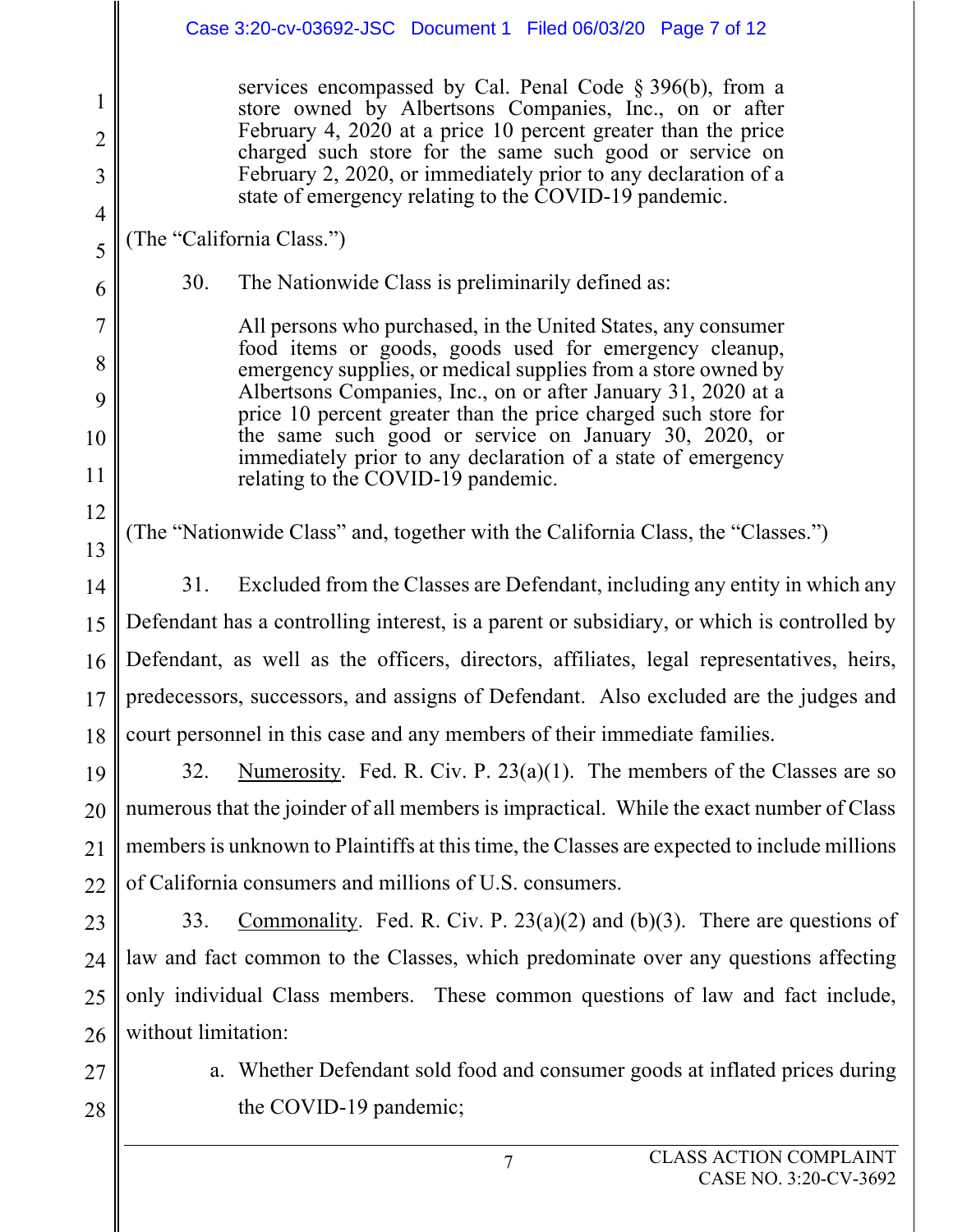|                               |                                                                                             | Case 3:20-cv-03692-JSC Document 1 Filed 06/03/20 Page 8 of 12                                                    |  |  |  |  |  |
|-------------------------------|---------------------------------------------------------------------------------------------|------------------------------------------------------------------------------------------------------------------|--|--|--|--|--|
| $\mathbf 1$<br>$\overline{2}$ |                                                                                             | b. Whether those price increases were in excess of the 10% limit set forth in<br>California Penal Code § 396(b); |  |  |  |  |  |
| 3                             |                                                                                             | c. Whether and the extent to which consumers in California were harmed by                                        |  |  |  |  |  |
| 4                             |                                                                                             | Defendant's unlawful price increases;                                                                            |  |  |  |  |  |
| 5                             |                                                                                             | d. Whether and the extent to which consumers throughout the U.S. were                                            |  |  |  |  |  |
| 6                             |                                                                                             | harmed by Defendant's unlawful price increases;                                                                  |  |  |  |  |  |
| $\overline{7}$                |                                                                                             | e. The extent to which Defendant was unjustly enriched;                                                          |  |  |  |  |  |
| 8                             | f.                                                                                          | Whether Defendant should be subjected to punitive damages, and the                                               |  |  |  |  |  |
| 9                             |                                                                                             | appropriate amount;                                                                                              |  |  |  |  |  |
| 10                            |                                                                                             | g. Whether Plaintiff and the other Class members were injured by Defendant's                                     |  |  |  |  |  |
| 11                            |                                                                                             | conduct, and if so, the appropriate class-wide measure of damages,                                               |  |  |  |  |  |
| 12                            |                                                                                             | restitution, and other appropriate relief; and                                                                   |  |  |  |  |  |
| 13                            |                                                                                             | h. Whether Plaintiff is entitled to injunctive relief and the appropriate scope of                               |  |  |  |  |  |
| 14                            |                                                                                             | any such relief.                                                                                                 |  |  |  |  |  |
| 15                            | 34.                                                                                         | Typicality. Fed. R. Civ. P. $23(a)(3)$ . Plaintiff's claims are typical of those                                 |  |  |  |  |  |
| 16                            |                                                                                             | of other Class members because Plaintiff, like every other Class member, purchased                               |  |  |  |  |  |
|                               |                                                                                             | 17    products from Defendant at prices that were unlawfully inflated during the COVID-19                        |  |  |  |  |  |
| 18                            | pandemic.                                                                                   |                                                                                                                  |  |  |  |  |  |
| 19                            | 35.                                                                                         | Adequacy of Representation. Fed. R. Civ. P. $23(a)(4)$ . Plaintiff will fairly                                   |  |  |  |  |  |
| 20                            |                                                                                             | and adequately represent and protect the interests of the members of the Classes.                                |  |  |  |  |  |
| 21                            |                                                                                             | Plaintiff's Counsel are competent and experienced in litigating class actions.                                   |  |  |  |  |  |
| 22                            | 36.                                                                                         | Superiority of Class Action. Fed. R. Civ. P. $23(b)(3)$ . A class action is                                      |  |  |  |  |  |
| 23                            |                                                                                             | superior to other available methods for the fair and efficient adjudication of this                              |  |  |  |  |  |
| 24                            |                                                                                             | controversy because joinder of all members of the Classes is impracticable. Furthermore,                         |  |  |  |  |  |
| 25                            |                                                                                             | the adjudication of this controversy through a class action will avoid the possibility of                        |  |  |  |  |  |
| 26                            | inconsistent and potentially conflicting adjudication of the asserted claims. There will be |                                                                                                                  |  |  |  |  |  |
| 27                            |                                                                                             | no difficulty in the management of this action as a class action.                                                |  |  |  |  |  |
| 28                            |                                                                                             |                                                                                                                  |  |  |  |  |  |
|                               |                                                                                             | <b>CLASS ACTION COMPLAINT</b><br>8                                                                               |  |  |  |  |  |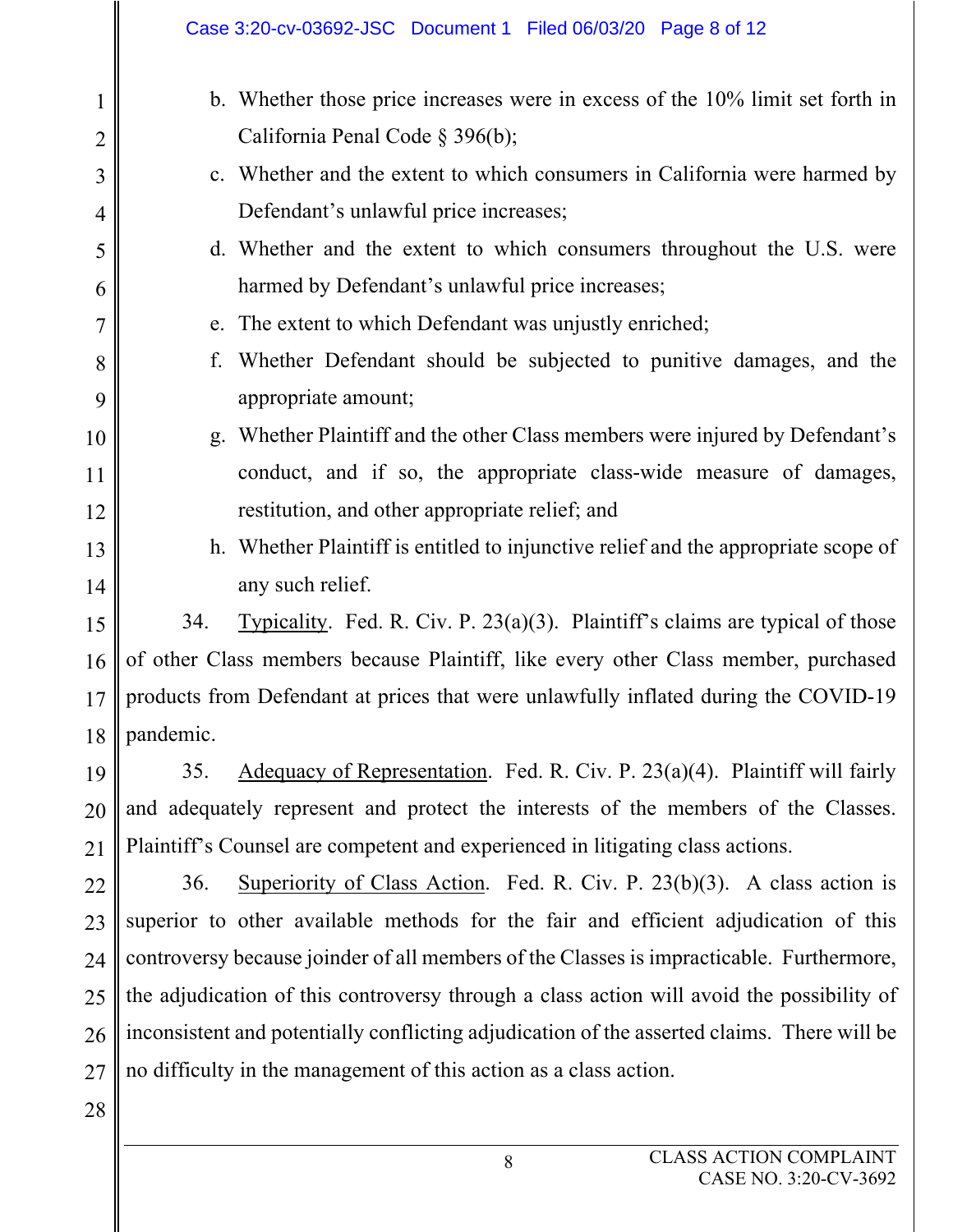1  $\mathfrak{D}$ 3 4 37. Class certification is also appropriate under Fed. R. Civ. P. 23(a) and (b)(2), because Defendant acted or has refused to act on grounds generally applicable to the Classes, so that final injunctive relief or corresponding declaratory relief is appropriate as to the Classes as a whole.

#### **COUNT I Violation of California's Unfair Competition Law, Bus. & Prof. Code §§ 17200** *et seq***. (On behalf of Plaintiff and the California Class)**

8 9 38. Plaintiff incorporates the substantive allegations above as if fully set forth here.

10 11 12 39. California's Unfair Competition Law ("UCL"), Cal. Bus. & Prof. Code §§ 17200 *et seq.*, prohibits any "unlawful, unfair, or fraudulent business acts or practices."

13 14 15 40. Any violation of California Penal Code § 396 "constitute[s] an unlawful business practice and an act of unfair competition within the meaning of Section 17200 of the Business and Professions Code." Cal. Penal Code § 396(i).

16 17 18 19 20 21 22 41. As alleged above, Defendant violated California Penal Code § 396(b) because, after states of emergency were declared in California due to the COVID-19 pandemic, Defendant sold and offered to products covered by that statute at prices "10 percent greater" than the price Defendant charged "immediately prior to the proclamation or declaration of emergency." Cal. Penal Code § 396(b). The items Defendant sold in violation of that statute include "consumer food items or goods, goods or services used for emergency cleanup, emergency supplies, [and] medical supplies." *Id*.

23 24 25 26 27 42. On information and belief, Defendant's price increases were not directly attributable to additional costs imposed on Defendant by the suppliers of the such goods, and Defendant increased prices on many such goods in excess of 10% even when accounting for any additional costs and the markup Defendant customarily applies to the Protected Products. *See id*.

28

5

6

7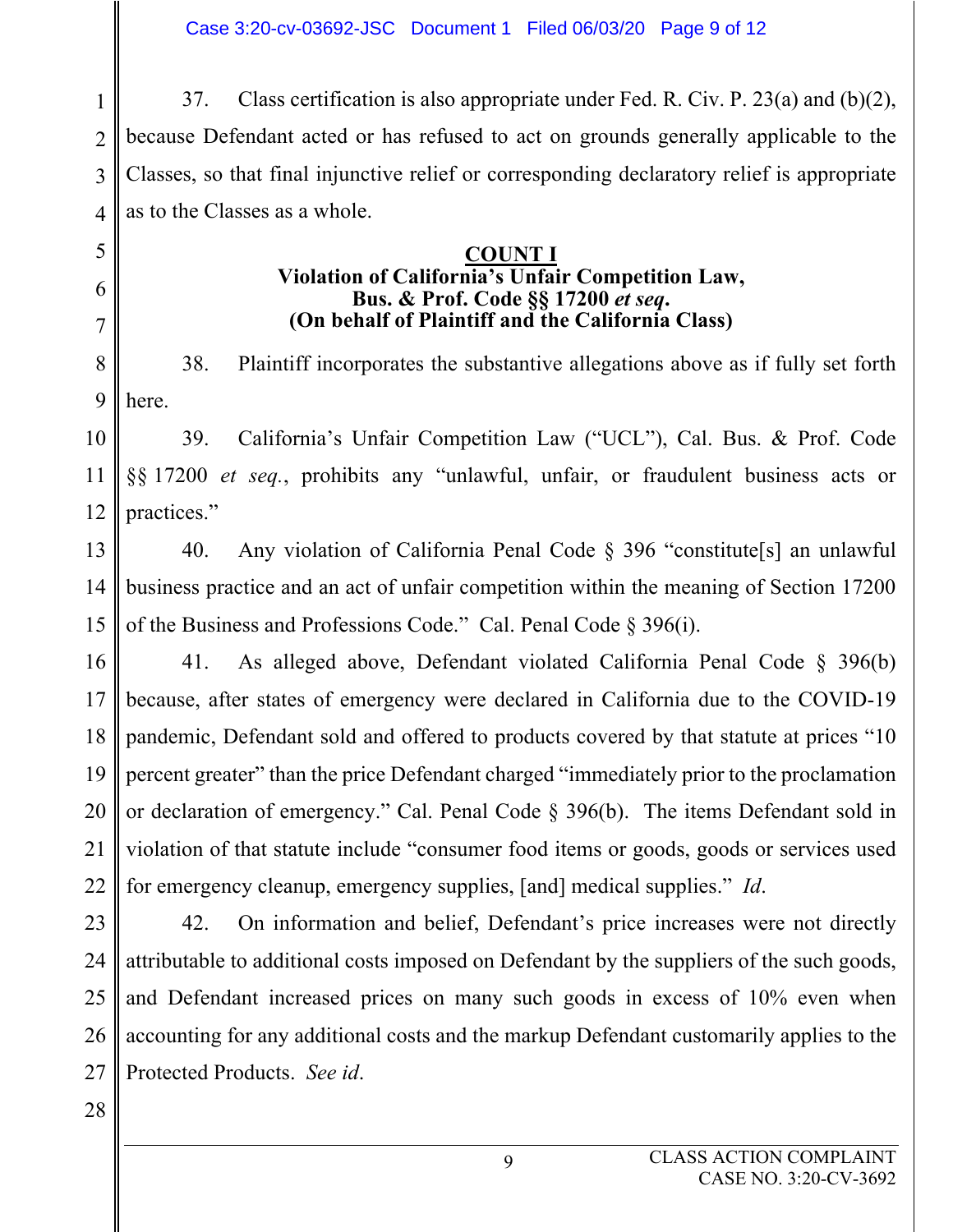1 2 43. Defendant's conduct was unscrupulous, offended established public policy, and was fraudulent.

3 4 44. The harm caused by Defendant's conduct greatly outweighs any benefit to consumers.

5 6 45. As a result of the conduct alleged herein, Plaintiff and other California Class members suffered injuries in fact and lost money.

7 8 46. Plaintiff and other California Class members are entitled to restitution, injunctive relief, and reasonable attorney's fees and costs.

# 9

10

**COUNT II Negligence (On behalf of Plaintiff and the Nationwide Class)**

11 12 47. Plaintiff incorporates the substantive allegations above as if fully set forth here.

13 14 15 16 48. Defendant has a non-delegable duty to apply a level of care commensurate with the foreseeable harms arising from its control, maintenance, and management of grocery stores on which many consumers depend to obtain the basic necessities of life, including food.

17 18 19 49. This encompasses a duty to ensure that, during a declared public emergency, it does not sell food, consumer goods including toilet paper, and other goods and services including those described in California Penal Code § 396(b) at excessive prices.

20 21 22 23 24 50. Defendant's duty to prevent price gouging in California during the COVID-19 pandemic is reinforced by California Penal Code § 396(b), just as it is in other states through other states' similar price gouging laws. *E.g.*, N.Y. G.B.L. § 396-r; Florida Stats. Title XXXIII, § 501.160; 815 ILCS 505/2 (Illinois); N.J. Stats. Title 56, § 8-107; Or. Stats. § 401.960.

25 26 27 51. Defendant has the ability to prevent price gouging at its stores during a declared emergency. It has oversight and control over the products sold at its stores, and the prices charged for them.

28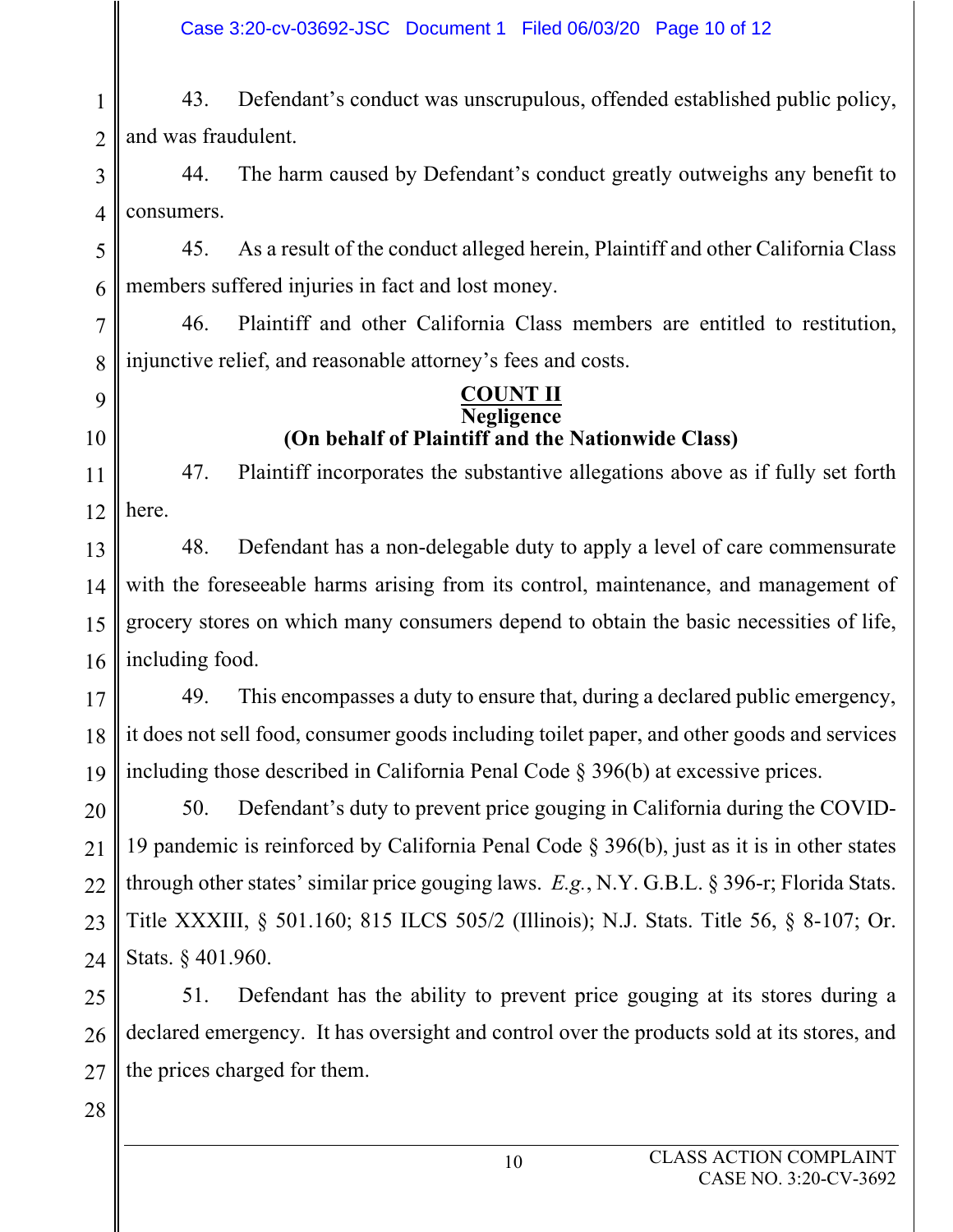1  $\mathfrak{D}$ 3 4 5 52. Defendant, its agents, and/or employees, failed to exercise ordinary care and failed to comply with existing standards of care in failing to ensure that food and other necessities were not sold at more than 10% their pre-pandemic prices following the declarations of a state of emergency by local, state, and federal officials due to the COVID-19 pandemic.

6 7 53. Despite Defendant's resources and ability to control its own sales, it failed to prevent unlawful price increases at its stores.

8 9 54. Defendant knew that, because of its failure to exercise reasonable care, consumers such as Plaintiff throughout the country would be overcharged.

10 11 12 13 55. Defendant's actions and omissions resulted in thousands, if not millions, of violations of California's price gouging statute, California Penal Code § 396(b), as well as violations of other states' price gouging laws, including those set forth above. Accordingly, Defendant's conduct constitutes negligence *per se*.

14 15 16 17 18 56. Defendant's negligence was the proximate cause and substantial factor in causing the economic loss suffered by Plaintiff and other Nationwide Class members. Had Defendant exercised reasonable care, Plaintiff and other Nationwide Class members would not have paid excessive amounts for basic necessities they purchased from Defendant's stores.

19 20 57. Plaintiff and the Nationwide Class are entitled to compensatory and equitable damages and declaratory relief in an amount to be proven at trial.

21

# **REQUEST FOR RELIEF**

22 23 24 WHEREFORE, Plaintiff, individually and on behalf of all Class members proposed in this Complaint, respectfully requests that the Court enter judgment in her favor and against Defendant, as follows:

25 26 A. For an Order certifying this action as a class action and appointing Plaintiff and her counsel to represent the Classes;

27 28 B. For an award to Plaintiff and other Class members of their actual damages, punitive damages, and any other form of monetary relief allowed by law;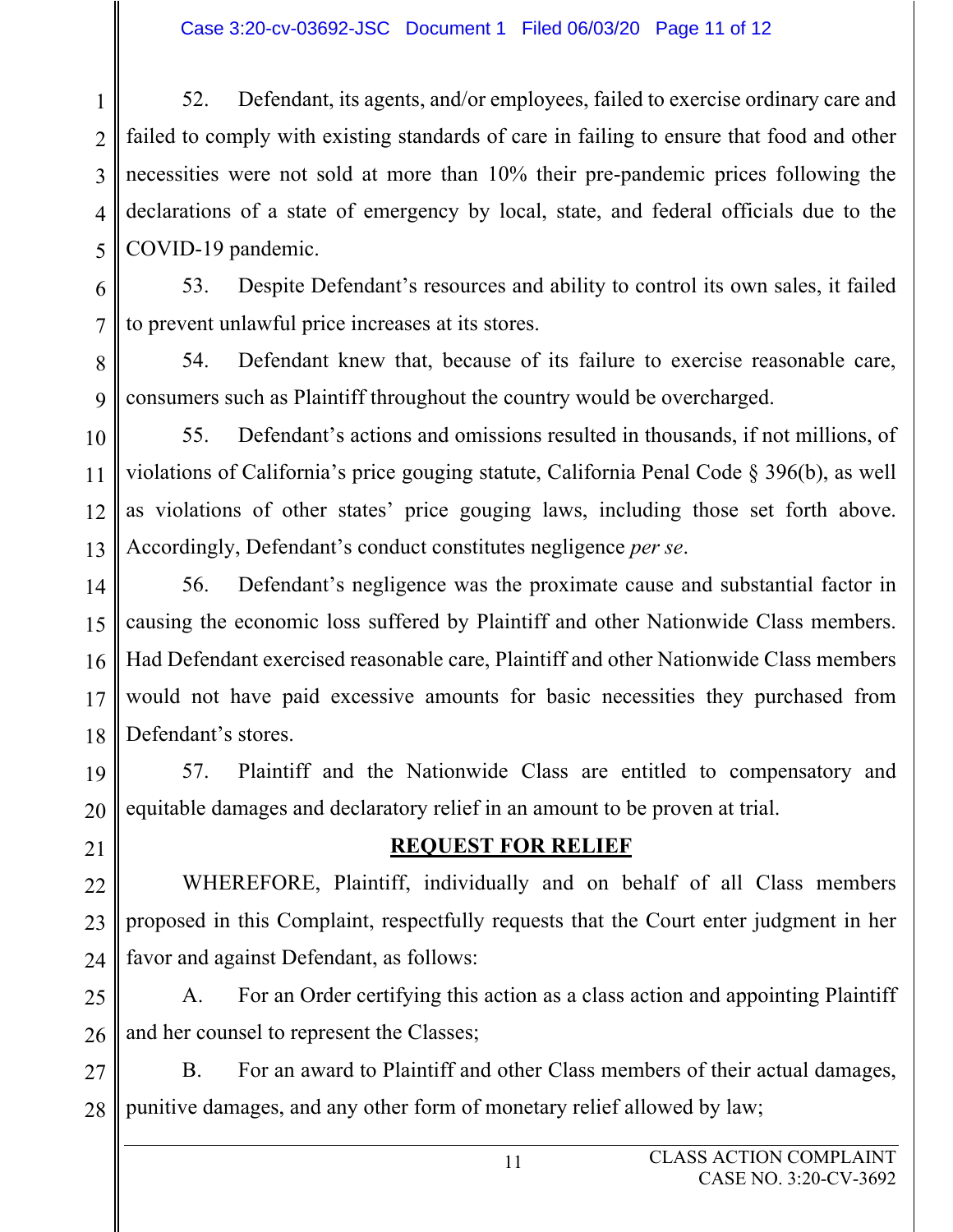| $\mathbf{1}$   | $C_{\cdot}$                                          |                                                                                      | For an award to Plaintiff and other Class members of restitution,           |  |  |  |  |  |  |  |  |
|----------------|------------------------------------------------------|--------------------------------------------------------------------------------------|-----------------------------------------------------------------------------|--|--|--|--|--|--|--|--|
| $\overline{2}$ |                                                      | disgorgement, or other equitable relief as the Court deems proper;                   |                                                                             |  |  |  |  |  |  |  |  |
| $\overline{3}$ | D.                                                   |                                                                                      | For equitable relief enjoining Defendant from engaging in the wrongful      |  |  |  |  |  |  |  |  |
| $\overline{4}$ |                                                      | conduct complained of herein and requiring Defendant to implement reasonable systems |                                                                             |  |  |  |  |  |  |  |  |
| 5              |                                                      | and redundancies to ensure that it does not commit such price gouging in the future; |                                                                             |  |  |  |  |  |  |  |  |
| 6              | E.                                                   | For an award to Plaintiff and other Class members of pre-judgment and post-          |                                                                             |  |  |  |  |  |  |  |  |
| $\overline{7}$ |                                                      | judgment interest as allowed under the law;                                          |                                                                             |  |  |  |  |  |  |  |  |
| 8              | $F_{\cdot}$                                          | For an award to Plaintiff and other Class members of their reasonable                |                                                                             |  |  |  |  |  |  |  |  |
| 9              |                                                      | attorney's fees and costs of suit, including expert witness fees;                    |                                                                             |  |  |  |  |  |  |  |  |
| 10             | G.                                                   |                                                                                      | For an award to Plaintiff and other Class members of such other and further |  |  |  |  |  |  |  |  |
| 11             | relief as this Court may deem just and proper.       |                                                                                      |                                                                             |  |  |  |  |  |  |  |  |
| 12             |                                                      |                                                                                      |                                                                             |  |  |  |  |  |  |  |  |
| 13             |                                                      |                                                                                      | <b>DEMAND FOR JURY TRIAL</b>                                                |  |  |  |  |  |  |  |  |
| 14             |                                                      | Plaintiff demands trial by jury of all claims so triable.                            |                                                                             |  |  |  |  |  |  |  |  |
| 15             |                                                      |                                                                                      |                                                                             |  |  |  |  |  |  |  |  |
| 16             | Dated: June 3, 2020                                  |                                                                                      | Respectfully submitted,                                                     |  |  |  |  |  |  |  |  |
| 17             |                                                      |                                                                                      | <b>AHDOOT &amp; WOLFSON, PC</b>                                             |  |  |  |  |  |  |  |  |
| 18             |                                                      |                                                                                      |                                                                             |  |  |  |  |  |  |  |  |
| 19             |                                                      |                                                                                      |                                                                             |  |  |  |  |  |  |  |  |
| 20             |                                                      |                                                                                      | Tina Wolfson                                                                |  |  |  |  |  |  |  |  |
|                |                                                      |                                                                                      | Theodore W. Maya                                                            |  |  |  |  |  |  |  |  |
| 21             | Rachel Johnson                                       |                                                                                      |                                                                             |  |  |  |  |  |  |  |  |
| 22             | <b>AHDOOT &amp; WOLFSON, PC</b>                      |                                                                                      |                                                                             |  |  |  |  |  |  |  |  |
| 23             | 10728 Lindbrook Dr.<br>Los Angeles, California 90024 |                                                                                      |                                                                             |  |  |  |  |  |  |  |  |
| 24             | Telephone: 310-474-9111                              |                                                                                      |                                                                             |  |  |  |  |  |  |  |  |
|                |                                                      |                                                                                      | Facsimile: 310-474-8585                                                     |  |  |  |  |  |  |  |  |
| 25             |                                                      |                                                                                      | Counsel for Plaintiff and the                                               |  |  |  |  |  |  |  |  |
| 26             |                                                      |                                                                                      | <b>Proposed Classes</b>                                                     |  |  |  |  |  |  |  |  |
| 27             |                                                      |                                                                                      |                                                                             |  |  |  |  |  |  |  |  |
| 28             |                                                      |                                                                                      |                                                                             |  |  |  |  |  |  |  |  |
|                |                                                      |                                                                                      | <b>CLASS ACTION COMPLAINT</b><br>12<br>CASE NO. 3:20-CV-3692                |  |  |  |  |  |  |  |  |